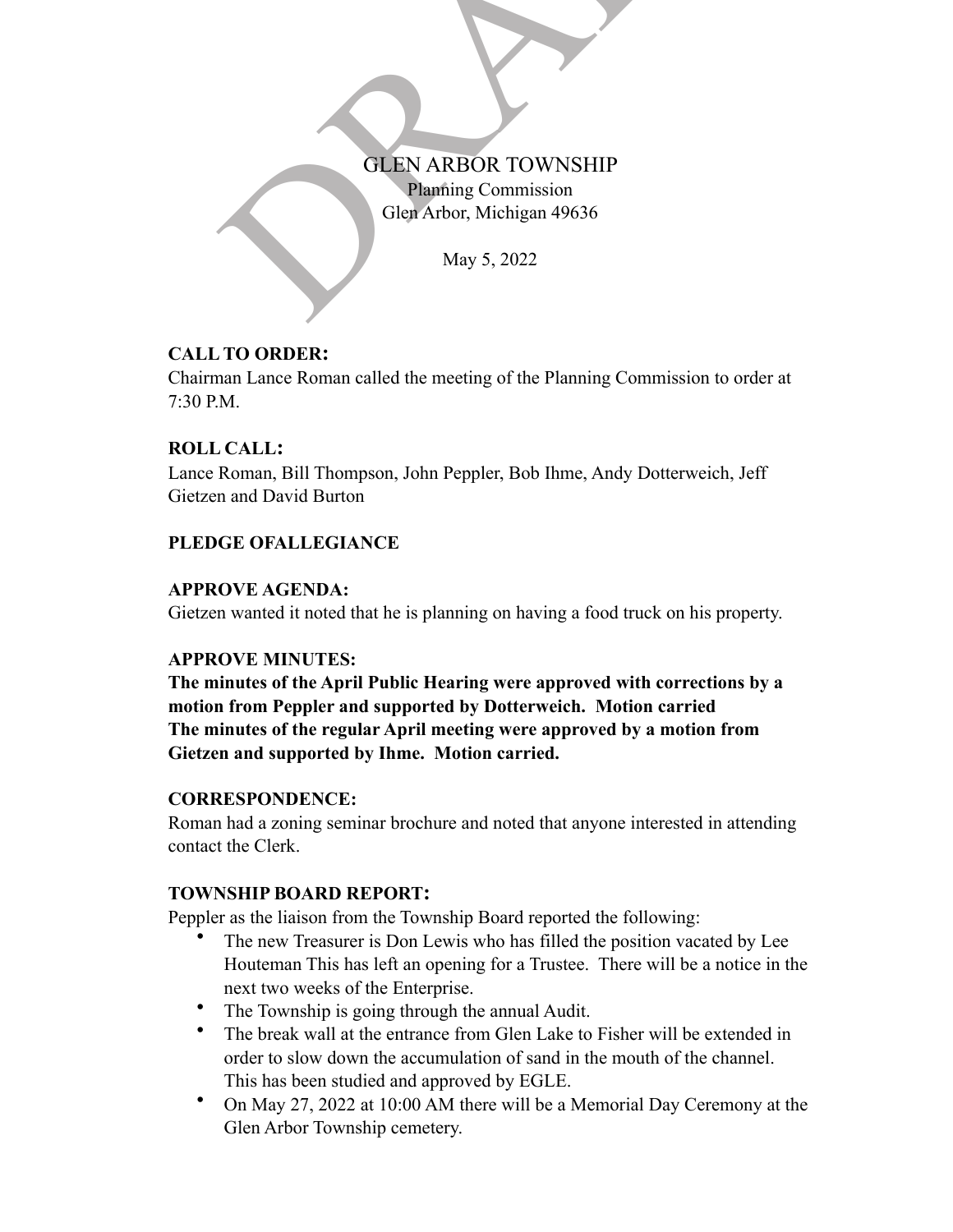### **ZONING ADMINISTRATORS REPORT :**

NG ADMINISTRATORS REPORT:<br>
I will post his reports online to the Commission members. He reported i<br>
inquiry for a possible kayak hvery on Nisonger's property. That proper<br>
usly approved for water sports but not for livery. Cypher will post his reports online to the Commission members. He reported there was an inquiry for a possible kayak livery on Nisonger's property. That property was previously approved for water sports but not for livery. The Township Board corrected the zoning maps for the Nisonger property and others. That was formally done at the last meeting. County equalization is doing the maps and when they are available Cypher will get maps for the Planning Commission.

# **ZONING BOARD OF APPEALS REPORT:**

Dotterweich reported: **"**The ZBA has a hearing scheduled on May 19 at 1:00PM. The hearing is to review the illegally split piece of land near Miller Hill. The property is 2 ½ acres and was split after the zoning went into effect and the property owners now want to build a house." Peppler: **"**This piece of land is in the National Park and is a Category 1 piece so you cannot build on it.The owner has to write an official letter and fill out a form. An official appeal has to be made and it will be appraised by their appraiser." Cypher: "The Park has been notified."

### **PUBLIC COMMENTS:**

### **BUSINESS:**

**1. Review Leelanau County Planning Commission on SFD in Business District**

The Single-Family Dwelling Report came back from the County. The County commented on the manner in which Roman runs his Public Hearings allowing a lot of bantering back and forth. Roman stated that future Hearings will allow briefer public comment and then the Commission will deliberate outside of the public.

Cypher: In relation to the County comments the Township Board has the option of seeking legal counsel if they feel it necessary to make sure the language is defensible.

Peppler: " In all three questions from the County, they had no issue with the Ordinance changes."

Roman: "At this point we are here to just review the County's comments and get up to speed."

 The Commission discussed the options that the Township Board has in relation to the County's report. After the Board's review of the County's comments they can send back to the Planning Commission for comments or approve.

- **2. Comments on Food Trucks in the Business District Tim Cypher** Cypher:
	- There is nothing in our Ordinance that says the food trucks have to be owned by the property owner.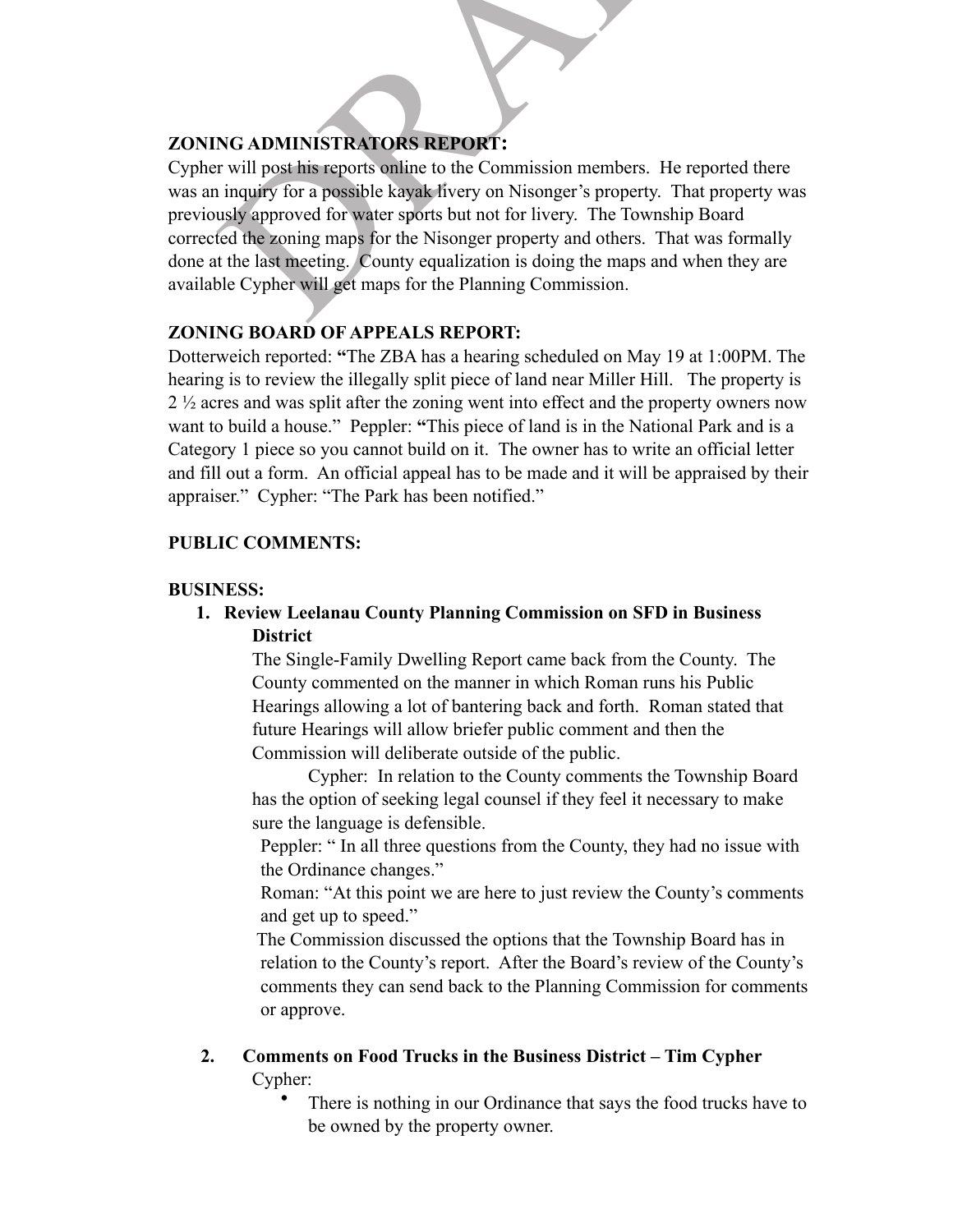- 
- 
- 

The Commission discussed the parking situation at the East end of

town.

### **3. Review ordinance update proposals**

# **a. Update of keyhole ordinance**

• Food trucks must be on private property.<br>• The Health Department licenses food trucks.<br>• There will be no seating in the areas of the food trucks.<br>• The Commission discussed the parking situation at the East end<br>town.<br>• Cypher: **"**Key holing is a problem forever. It happens when two or more families share a property. It causes unintended consequences to neighboring. The trend going forward is to limit that from happening. It is only permitted in R5 zoning district and residential district." Commission discussed.

**b. Fences as structures review.**

Dotterweich**: "**There is not much in the Ordinance on fences just heights and structure with no other limitations.There are fences that go down to the water's edge."

Cypher: " Legal Council says you cannot prevent people from putting fences along their property lines."It was by suggested by Roman that a couple members of the Commission review the current ordinance to present at the June meeting. Dotterweich offered to work on this issue.

### **4. Review Ordinance reorganization - need input and suggestions on how to proceed.**

No Action taken. This will be revisited at a later date.

### **PUBLIC COMMENTS:**

Bill Nisonger disagrees with the County on their comments regarding allowing the public bantering during Public Hearings and he is now interested in food trucks.

# **COMMISSION MEMBER COMMENTS: /**

Cypher: The County had no issue with the zoning change.

Dotterweich would like a quick review of the Master Plan to get Commission up to date.

Roman advised the Commission will tackle that project at the September meeting. Burton: What is the status of the bike path going down M22 toward the Homestead? Roman: "The easements along the proposed route have been approved along M22." Thompson: "You cannot direct people to go where they do not want to go. The cyclists all seem to want to ride into Glen Arbor so the route down Northwood Drive did not work out for most."

# **ADJOURN**

The meeting of the Glen Arbor Planning Commission was adjourned at 9:15PM by Chairman Lance Roman